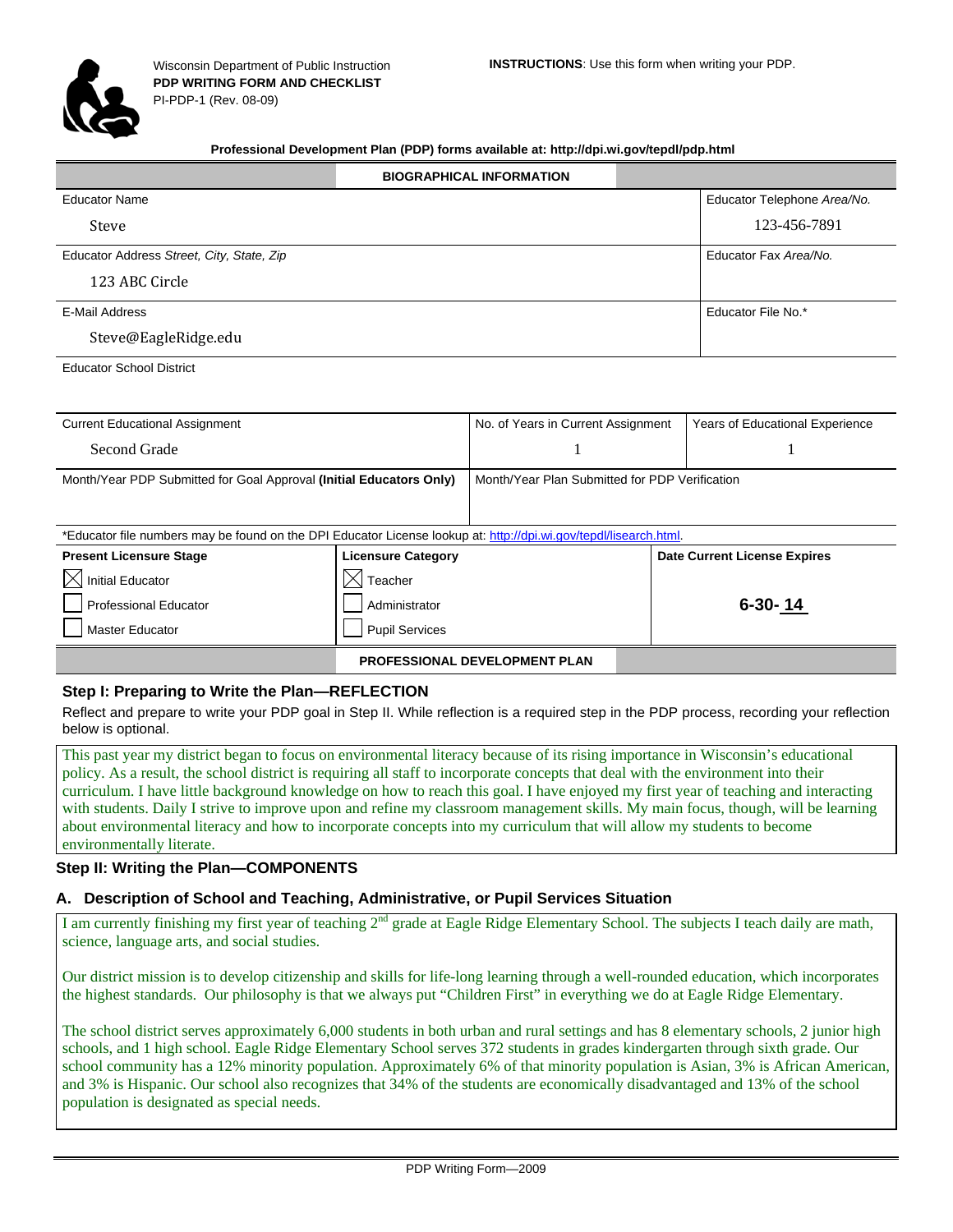# **Review Checklist for Description of School Situation**

 $\bowtie$  Did you include a description of your teaching, pupil services, or administrative position?

 $\boxtimes$  Did you include the number of years you have taught, been an administrator, or been in pupil services?

Did you include whether the school is located in an urban, suburban, or rural setting?

 $\boxtimes$  Did you include the ethnic, special needs, and socioeconomic makeup of the school population?

Did you include your building goals/mission and/or district goals/mission?

# **B. Description of Goal to be Addressed**

It is recommended that you use this stem: **I will…** (research, study, learn, apply, etc.) **So that…** (describe what you want to see happening differently with student learning).

I will learn, understand, and master the concepts that foster environmental literacy so that I will be able to design and implement quality lesson plans that improve and expand student comprehension and skill development regarding this topic area.

# **Review Checklist for Description of the Goal**

 $\boxtimes$  Did you describe how your goal will impact your professional growth?

Did you describe how your professional growth will have an effect on student learning?

# **C. Rationale for the Goal: Links to Professional Situation and Wisconsin Educator Standards**

Based on your reflection, describe the reason for your goal. Describe how your goal is linked to your educational situation, and write out the Wisconsin Educator Standards (two or more) that you will focus on to meet your goal.

The school district now requires all staff to incorporate the environment into their curriculum. As I reflect on my first year of teaching and look ahead to next year, I recognize the challenge of fulfilling this district-wide goal. After discussing things with our grade-level team, I realized my own limited knowledge of environmental concepts and how to incorporate them into our daily curriculum. I have begun to research environmental literacy concepts and resources throughout WI in which I can gain valuable professional development experiences and materials regarding this topic.

Incorporating environmental concepts into my curriculum is not only a district and state mandate, but also relates to our district's mission/goal through developing citizenship and life-long learning skills in our students through a well-rounded education. Through my goal, I will meet several of the Wisconsin Educator Standards, including the following:

#1: The teacher understands the central concepts, tools of inquiry, and structures of the disciplines he or she teaches and can create learning experiences that make these aspects of the subject matter meaningful for pupils.

#4: The teacher understands and uses a variety of instructional strategies, including the use of technology to encourage children's development of critical thinking, problem solving, and performance skills.

#7: The teacher organizes and plans systematic instruction based upon knowledge of subject matter, pupils, the community, and curriculum goals.

#9: The teacher is a reflective practitioner who continually evaluates the effect of his or her choices and actions on pupils, parents, professionals in the learning community, and others and who actively seeks out opportunities to grow professionally.

# **Review Checklist for Rationale for the Goal**

 Does the rationale tell how your goal connects to your school, teaching, administrative, or pupil services situation? (*Choose the category that applies to your situation)* 

 $\boxtimes$  Did you write out the Wisconsin Educator Standards that you will focus on to meet your goal? (must select two or more)

# **D. Plan for Assessing and Documenting the Goal**

Record the anticipated methods you will use to assess your professional growth and the effect on student learning. It may be helpful to review steps III and IV when writing your assessment plan as they outline what is necessary when documenting your completed plan.

I will attend courses, workshops, conferences, and meetings regarding environmental education and environmental literacy. My credentials earned, completed lesson plans, and other practical projects will reflect my participation in professional development opportunities. I will include a narrative that highlights the growth I experience as a result of these opportunities.

Student learning will be assessed through formative and summative assessments, self-reflection, and evaluations. I will then use the student data to assess my professional growth and improve my variety of teaching strategies so that each year I am better able to help my students succeed.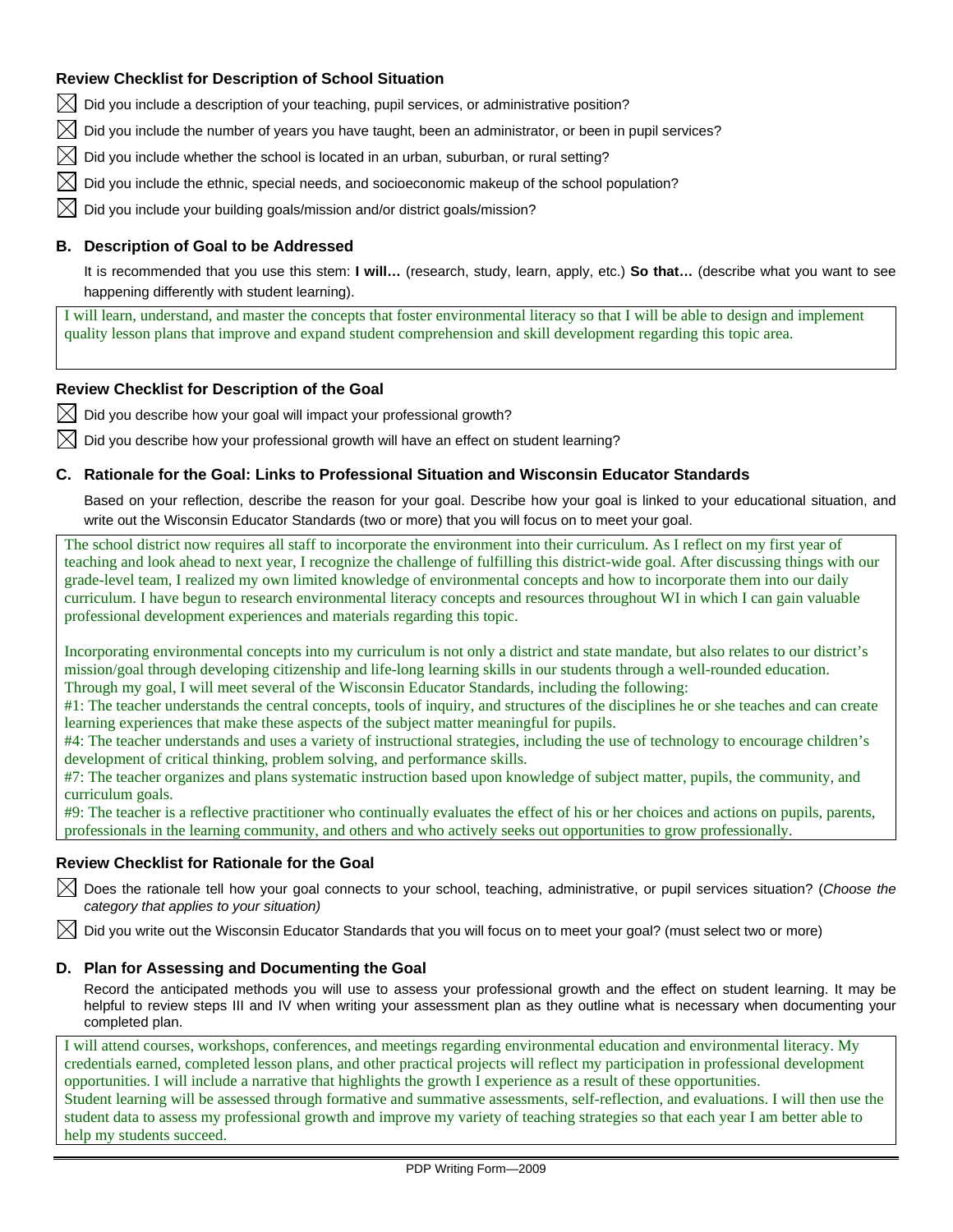# **Review Checklist for Plan for Assessing and Documenting Achievement of the Goal**

 $\boxtimes$  Did you include in the plan the anticipated methods you will use to assess your professional growth?

 $\boxtimes$  Did you include in the plan the anticipated methods you will use to assess the effect on student learning?

# **E. Plan to Meet the Goal: Objectives, Activities, Timeline, and Plan for Collaboration**

Note: Completion dates will be filled in during Step III as each objective/activity is completed.

### **OBJECTIVE 1**

I will participate in coursework and professional development activities that enhances my learning and comprehension of the various components of environmental literacy.

| <b>Activities</b>                                                                                                                                                                        | <b>Timeline</b> | <b>Collaboration</b>                                                                                                        | <b>Date Completed</b> |
|------------------------------------------------------------------------------------------------------------------------------------------------------------------------------------------|-----------------|-----------------------------------------------------------------------------------------------------------------------------|-----------------------|
| Meet with a representative of the Wisconsin<br>Center for Environmental Education at UW-<br>Stevens Point to discuss what options are<br>available to enhance my environmental literacy. | 2010-2014       | I will work with other<br>professionals in the<br>environmental education<br>community.                                     |                       |
| Participate in a LEAF (K-12 Forestry<br>Education) workshop.                                                                                                                             | 2010-2014       | I will work with other<br>teachers as we learn new<br>curriculum and teaching<br>strategies.                                |                       |
| Participate in a KEEP (K-12 Energy Education)<br>workshop.                                                                                                                               | 2010-2014       | I will work with other<br>teachers as we learn new<br>curriculum and teaching<br>strategies.                                |                       |
| Participate in a course offered by Continuing<br>Education through the Masters of Environmntal<br><b>Education Program.</b>                                                              | 2010-2014       | I will work with other<br>teachers as we learn new<br>curriculum and teaching<br>strategies.                                |                       |
| Attend a Wisconsin Association for<br><b>Environmental Education Conference.</b>                                                                                                         | 2010-2014       | I will participate in<br>sessions with other<br>teachers who want to<br>focus on the<br>environment in their<br>classrooms. |                       |

# **OBJECTIVE 2**

I will use what I learned and observed to create engaging lessons that will enhance my students' environmental literacy.

| <b>Activities</b>                                                                                                                                                                                                                                | <b>Timeline</b> | <b>Collaboration</b>                                                                                            | <b>Date Completed</b> |
|--------------------------------------------------------------------------------------------------------------------------------------------------------------------------------------------------------------------------------------------------|-----------------|-----------------------------------------------------------------------------------------------------------------|-----------------------|
| I will use a variety of resources that I receive<br>from my professional development<br>opportunities.                                                                                                                                           | 2010-2014       | I will share these<br>resources with the other<br>teachers in my grade<br>level meetings.                       |                       |
| I will infuse environmental concepts into my<br>curriculum by incorporating various activities<br>that support this subject.                                                                                                                     | 2010-2014       | I will discuss these<br>activites with other<br>teachers in my grade<br>level meetings.                         |                       |
| I will incorporate multiple learning strategies to<br>enhance my student's knowledge and<br>comprehension of environmental literacy.                                                                                                             | 2010-2014       | I will discuss these<br>strategies with my<br>supervisor.                                                       |                       |
| I will reflect annually on the infusion of<br>environmental concepts into my classroomand<br>will look into additional opportunities on the EE<br>in Wisconsin website that will strengthen and<br>create more engaging lessons for my students. | 2010-2014       | I will discuss my<br>reflections and<br>additional opportunities<br>with a mentor teacher in<br>my grade level. |                       |
|                                                                                                                                                                                                                                                  |                 |                                                                                                                 |                       |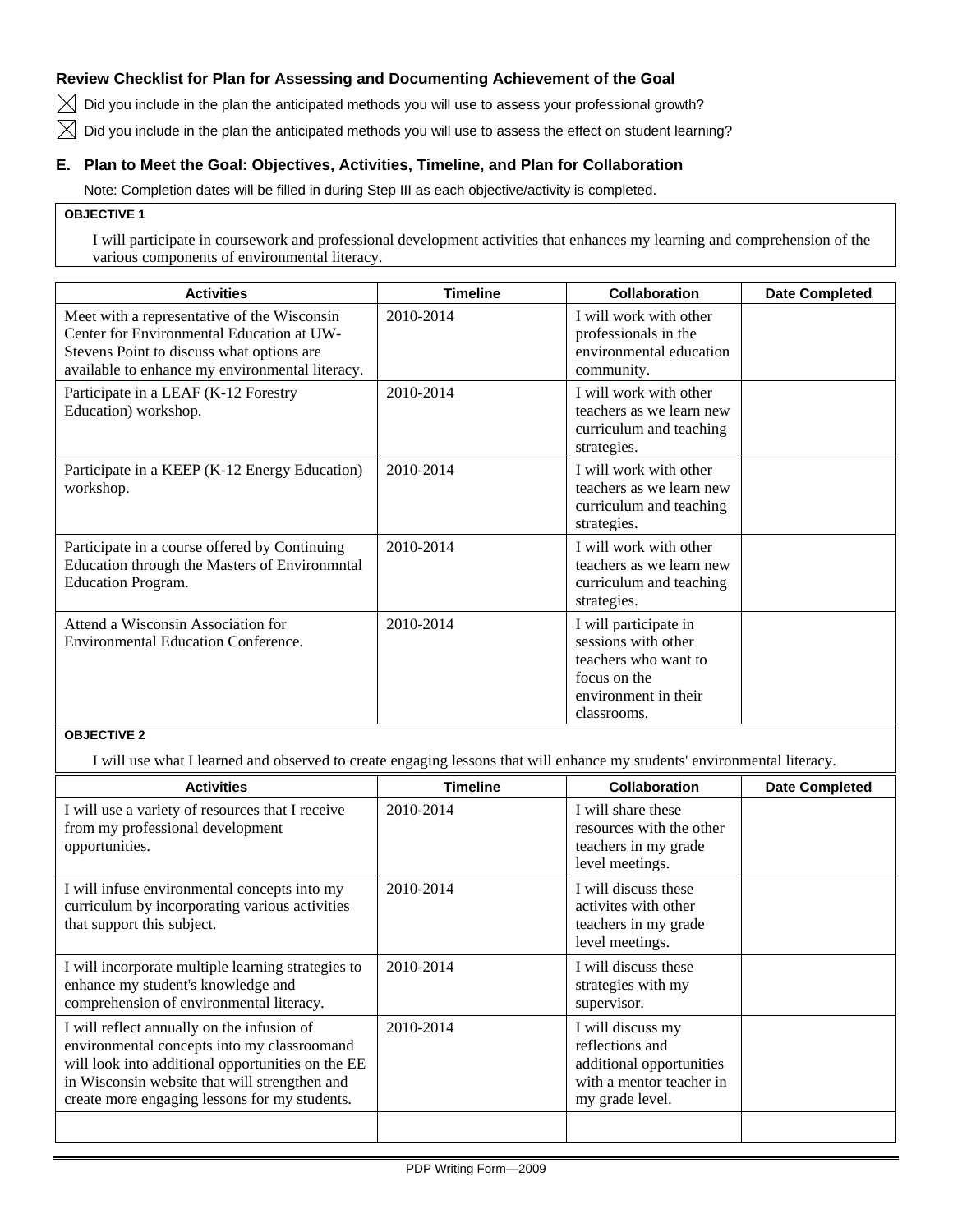#### **OBJECTIVE 3**

I will assess my students in both formative and summative ways to improve my instruction.

| <b>Activities</b>                                                                                                                                                          | <b>Timeline</b> | <b>Collaboration</b>                                                                                                               | <b>Date Completed</b> |
|----------------------------------------------------------------------------------------------------------------------------------------------------------------------------|-----------------|------------------------------------------------------------------------------------------------------------------------------------|-----------------------|
| I will devise assessments that elicit student<br>understanding of the major environmental<br>concepts and themes.                                                          | 2010-2014       | I will work with my<br>department head so my<br>assessments are valid<br>and appropriate.                                          |                       |
| I will have my students self-assess and engage<br>in reflective activities so they may see their own<br>progress. (Such as journaling or recording daily<br>observations.) | 2010-2014       | I will discuss the self-<br>assessments with my<br>students to get an<br>understanding of their<br>progress.                       |                       |
| I will use end of year results from my students<br>and compare them from year to year to see if<br>and how the test results improve and/or differ.                         | 2010-2014       | I will work with other<br>teachers in my<br>department to analyze<br>the results.                                                  |                       |
| I will use the student assessment information to<br>continuously improve my teaching and student<br>learning.                                                              | 2010-2014       | I will network with other<br>teachers in a workshop<br>setting to improve the<br>environmental activities<br>offered in my course. |                       |
|                                                                                                                                                                            |                 |                                                                                                                                    |                       |

| <b>OBJECTIVE 4</b> |                 |               |                       |
|--------------------|-----------------|---------------|-----------------------|
| <b>Activities</b>  | <b>Timeline</b> | Collaboration | <b>Date Completed</b> |
|                    |                 |               |                       |
|                    |                 |               |                       |
|                    |                 |               |                       |
|                    |                 |               |                       |
|                    |                 |               |                       |

| <b>OBJECTIVE 5</b> |                 |               |                       |
|--------------------|-----------------|---------------|-----------------------|
| <b>Activities</b>  | <b>Timeline</b> | Collaboration | <b>Date Completed</b> |
|                    |                 |               |                       |
|                    |                 |               |                       |
|                    |                 |               |                       |
|                    |                 |               |                       |
|                    |                 |               |                       |

# **Review Checklist for Objectives, Activities, Timeline, and Plan for Collaboration**

**1. Objectives** 

Did you include objectives that directly address the goal?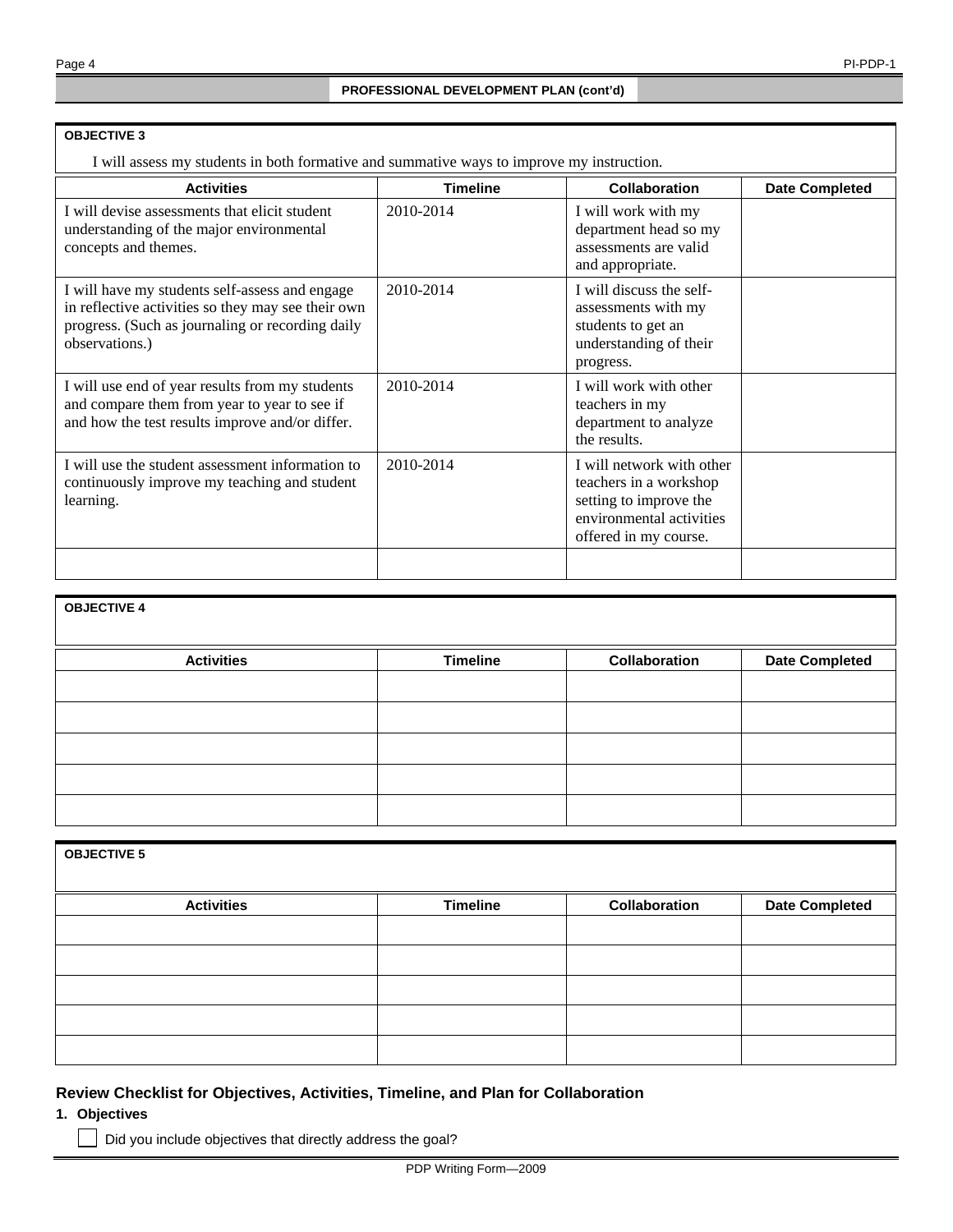Did you include objectives that are observable and verifiable?

#### **2. Description of Activities and Timelines**

Did you align your activities with your goal and objectives?

Did you extend the activities through multiple years of the licensure cycle?

Did you state a timeline for completing the activities?

# **3. Plan for Collaboration**

Did you include collaboration with others in your plan?

# **Initial educators must submit Step II, A-E, to a PDP Team for Goal Approval.**

# **Step III: Annual Review of the PDP**

Annual reviews are done in years two, three, and four and will be submitted as part of your completed plan in the last year of your licensure cycle.

- Return to Step II E and enter completion dates for each activity completed.
- Write a reflection in year two summarizing the progress made towards completing your goal.
- Indicate, in your reflection, how you grew professionally and/or how your professional growth had an effect on student learning.
- Write any revisions to your objectives or activities in the revision area.
- Return to this step annually until your PDP is complete and ready to be submitted for verification.

 **Initial Educators** may complete a 3, 4, or 5 year plan. One annual review is required for a three-year plan, two annual reviews are required for a four-year plan, and three annual reviews are required for a five-year plan. If there is a substantial change to your **GOAL**, you must complete and resubmit section II A-II E to a team for review and approval of the new goal.

**Professional Educators** must complete a five-year plan with three annual reviews.

| <b>Reflection (Year 2)</b> | Revision (if needed) |
|----------------------------|----------------------|
| Date:                      | Date:                |
|                            |                      |
|                            |                      |
|                            |                      |

| <b>Reflection (Year 3)</b> | Revision (if needed) |
|----------------------------|----------------------|
| Date:                      | Date:                |
|                            |                      |
|                            |                      |
|                            |                      |

| <b>Reflection (Year 4)</b> | Revision (if needed) |
|----------------------------|----------------------|
| Date:                      | Date:                |
|                            |                      |
|                            |                      |
|                            |                      |

# **Review Checklist for Annual Review**

 Did you include in your reflection how you grew professionally and/or how your professional growth had an effect on student learning?

Did you include any revisions to your objectives or activities?

Did you fill in completion dates for activities? (refer to Step II E of your plan)